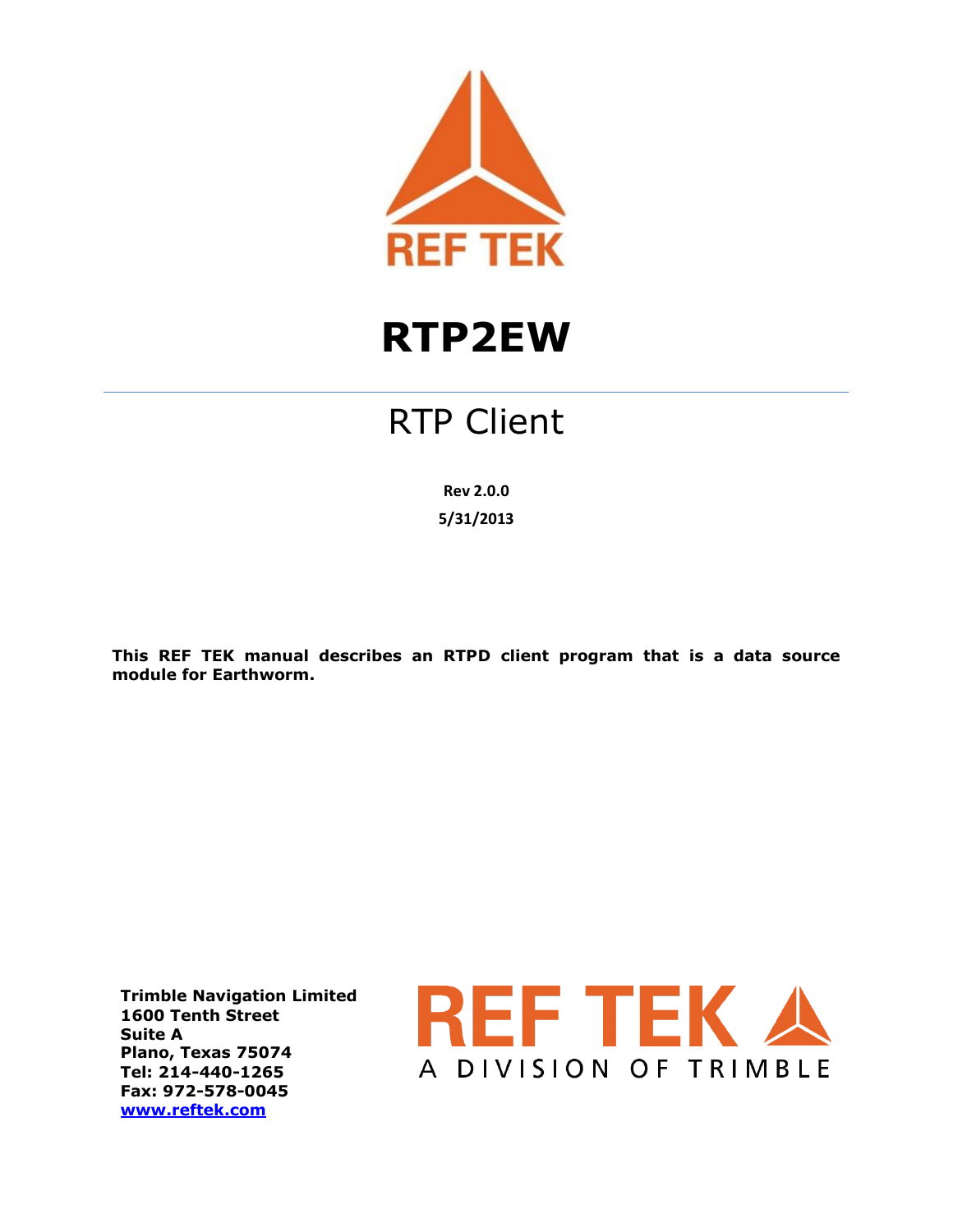#### **Revision History:**

| Revision | Date       | <b>Reason for change</b> | <b>Pages</b> |
|----------|------------|--------------------------|--------------|
| 2.0.0    | 2013.06.05 | Initial release          | All          |

| <b>Optional Manuals</b>                        | <b>PDF</b> file |
|------------------------------------------------|-----------------|
| RTCC Command / Control Users Guide             | RTCC.pdf        |
| RT_Display Users Guide                         | RTDisplay.pdf   |
| RT View Users Guide                            | RTView.pdf      |
| <b>RTPMonitor Installation and Users Guide</b> | RTPM.pdf        |
| RTPD Installation and Users Guide              | RTPD.pdf        |

#### **Copyright© 2013 Trimble Navigation Limited**

**All rights reserved. No part of this manual may be reproduced, copied or transmitted in any form outside the approved recipient's organization without written permission from Trimble Navigation Limited.**

**Printed in USA.**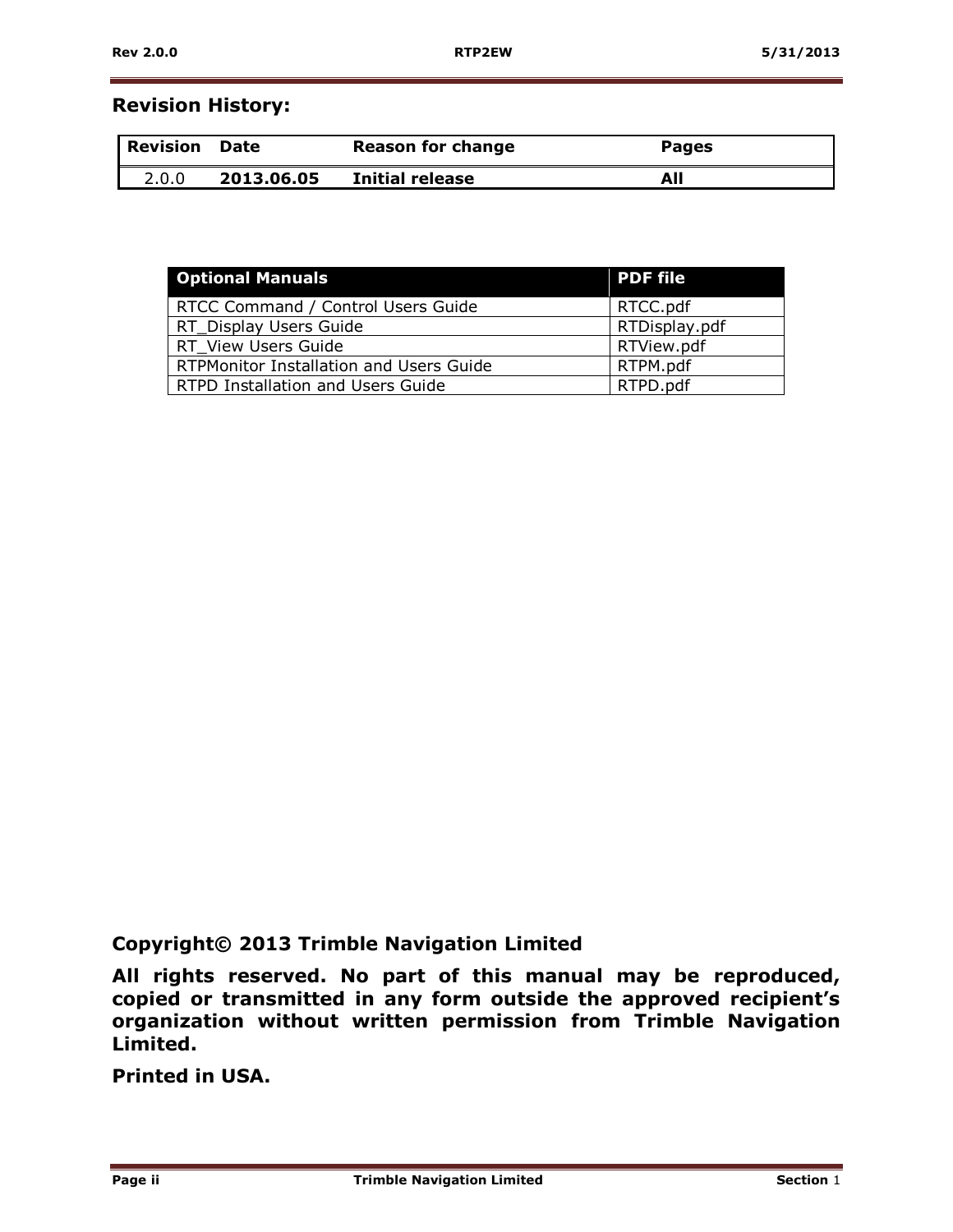#### **Notation Conventions**

The following notation conventions are used throughout REF TEK documentation:

| <b>Notation</b> | <b>Description</b>                                                                                                                                                                                                                                                                                                                                                                                          |  |  |  |  |  |
|-----------------|-------------------------------------------------------------------------------------------------------------------------------------------------------------------------------------------------------------------------------------------------------------------------------------------------------------------------------------------------------------------------------------------------------------|--|--|--|--|--|
| <b>ASCII</b>    | Indicates the entry conforms to the American Standard Code for Information<br>Interchange definition of character (text) information.                                                                                                                                                                                                                                                                       |  |  |  |  |  |
| Binary          | Indicates the entry is a raw, numeric value.                                                                                                                                                                                                                                                                                                                                                                |  |  |  |  |  |
| <b>Hex</b>      | Indicates hexadecimal notation. This is used with both ASCII characters (0 -<br>9, $A - F$ ) and numeric values.                                                                                                                                                                                                                                                                                            |  |  |  |  |  |
| <b>BCD</b>      | Indicates the entry is a numeric value where each four bits represents a<br>decimal digit.                                                                                                                                                                                                                                                                                                                  |  |  |  |  |  |
| FPn             | Indicates the entry is the ASCII representation of a floating-point number with<br>n places following the decimal point.                                                                                                                                                                                                                                                                                    |  |  |  |  |  |
| < n >           | Indicates a single 8-bit byte. When the contents are numeric, it indicates a<br>hexadecimal numeric value; i.e. <84> represents hexadecimal 84 (132<br>decimal). When the contents are capital letters, it represents a named ASCII<br>control character; i.e. <sp> represents a space character, <cr> represents a<br/>carriage return character and <lf> represents a line feed character.</lf></cr></sp> |  |  |  |  |  |
| <b>MSB</b>      | Most Significant Byte of a multi-byte value.                                                                                                                                                                                                                                                                                                                                                                |  |  |  |  |  |
| <b>MSbit</b>    | Most Significant Bit of a binary number.                                                                                                                                                                                                                                                                                                                                                                    |  |  |  |  |  |
| <b>LSB</b>      | Least Significant Byte of a multi-byte value.                                                                                                                                                                                                                                                                                                                                                               |  |  |  |  |  |
| LSbit           | Least Significant Bit (bit 0) of a binary number.                                                                                                                                                                                                                                                                                                                                                           |  |  |  |  |  |
| <b>YYYY</b>     | Year as a 4-digit number                                                                                                                                                                                                                                                                                                                                                                                    |  |  |  |  |  |
| <b>DDD</b>      | Day of year                                                                                                                                                                                                                                                                                                                                                                                                 |  |  |  |  |  |
| <b>HH</b>       | Hour of day in 24-hour format                                                                                                                                                                                                                                                                                                                                                                               |  |  |  |  |  |
| МM              | Minutes of hour                                                                                                                                                                                                                                                                                                                                                                                             |  |  |  |  |  |
| SS              | Seconds of minute                                                                                                                                                                                                                                                                                                                                                                                           |  |  |  |  |  |
| TTT             | Thousandths of a second (milliseconds)                                                                                                                                                                                                                                                                                                                                                                      |  |  |  |  |  |
| IIII            | Unit ID number                                                                                                                                                                                                                                                                                                                                                                                              |  |  |  |  |  |
|                 |                                                                                                                                                                                                                                                                                                                                                                                                             |  |  |  |  |  |
| n, nS           | nano, nanoSecond; 10-9 = 0.000000001                                                                                                                                                                                                                                                                                                                                                                        |  |  |  |  |  |

| n, nS  | nano, nanoSecond; $10-9 = 0.000000001$   |
|--------|------------------------------------------|
| u, uS  | micro, microSecond; $10-6 = 0.000001$    |
| m, mS  | milli, milliSecond; $10-3 = 0.001$       |
| K, KHz | Kilo, KiloHertz; $103 = 1,000$           |
| M, MHz | Mega, MegaHertz; $106 = 1,000,000$       |
| G, GHz | Giga, GigaHertz; $109 = 1,000,000,000$   |
| Kb, KB | Kilobit, KiloByte; $210 = 1,024$         |
| Mb, MB | Megabit, MegaByte; $220 = 1,048,576$     |
| Gb, GB | Gigabit, GigaByte; $230 = 1,073,741,824$ |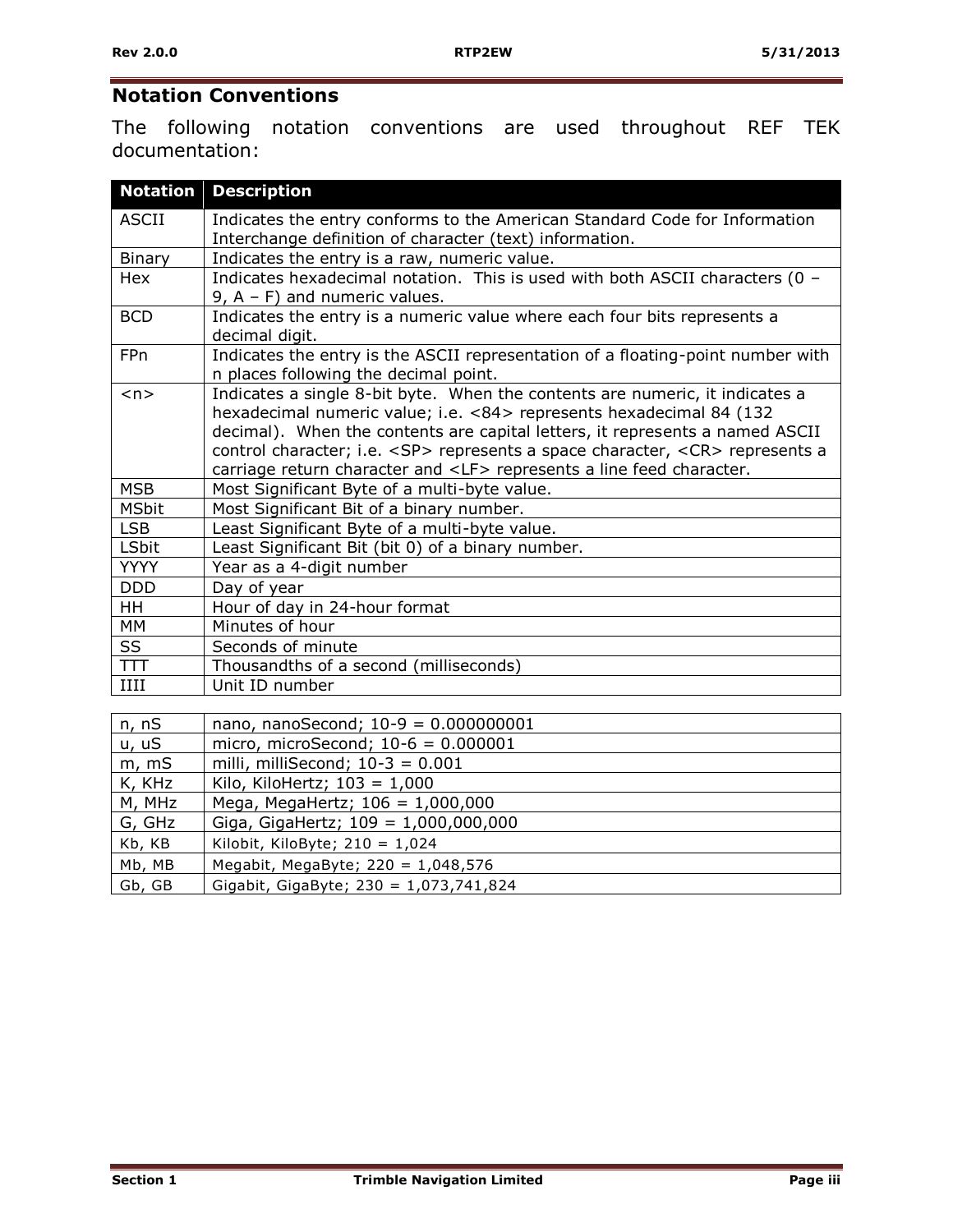### **REF TEK Support and update notifications**

**As a valued user of REF TEK equipment we would like to provide the best support possible by keeping you up to date with our product updates.**

**If you would like to be notified of any REF TEK product updates please spend a couple of minutes to register with the REF TEK customer support team.**

**To register, fill out our online registration form at**  [http://support.reftek.com](http://support.reftek.com/) **.**

**Once we register your contact we will only send necessary notifications via email. The same notifications will be shown on our website's** [http://support.reftek.com](http://support.reftek.com/) **notifications page .**

**Thanks, Your REF TEK support team**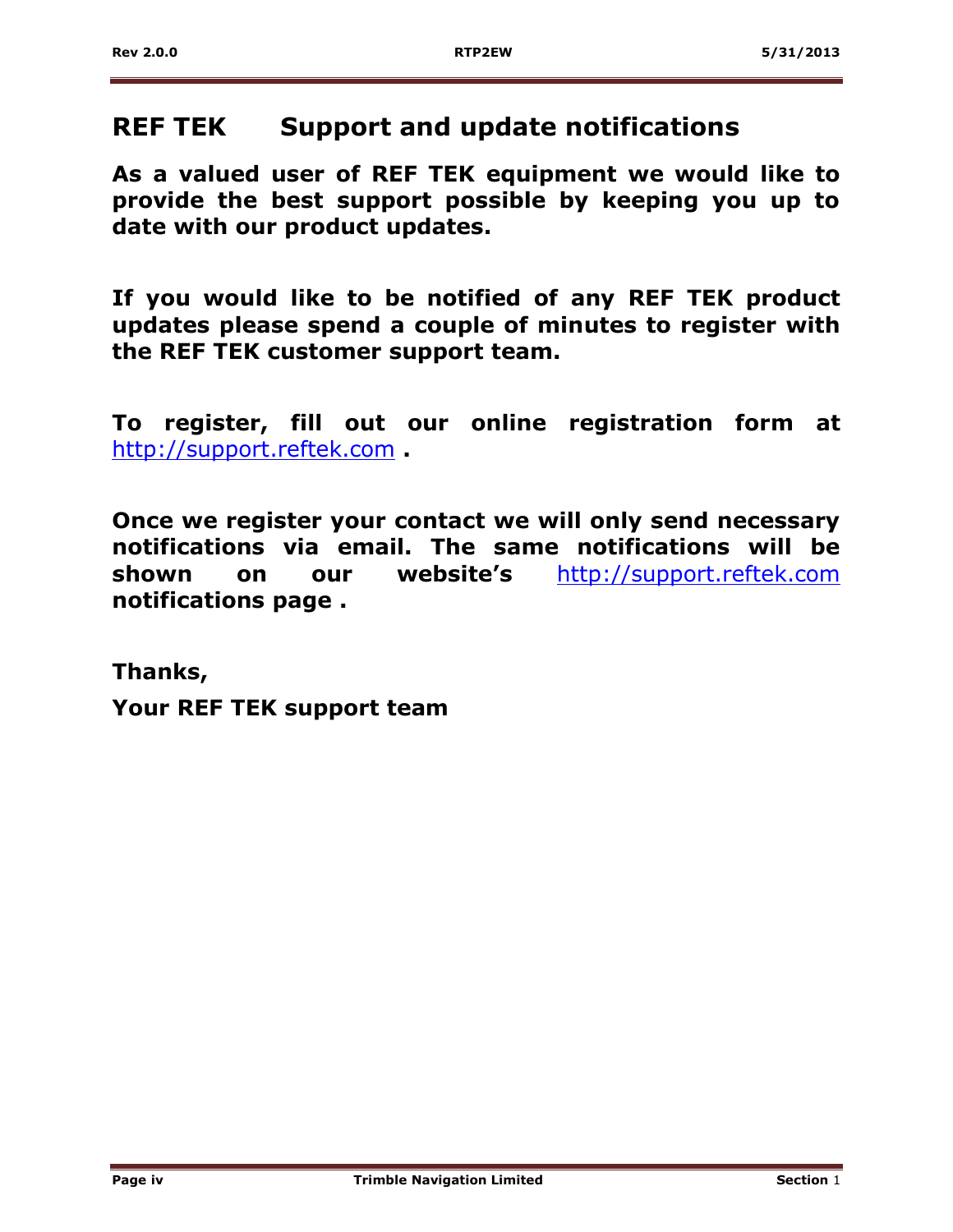### **Contents**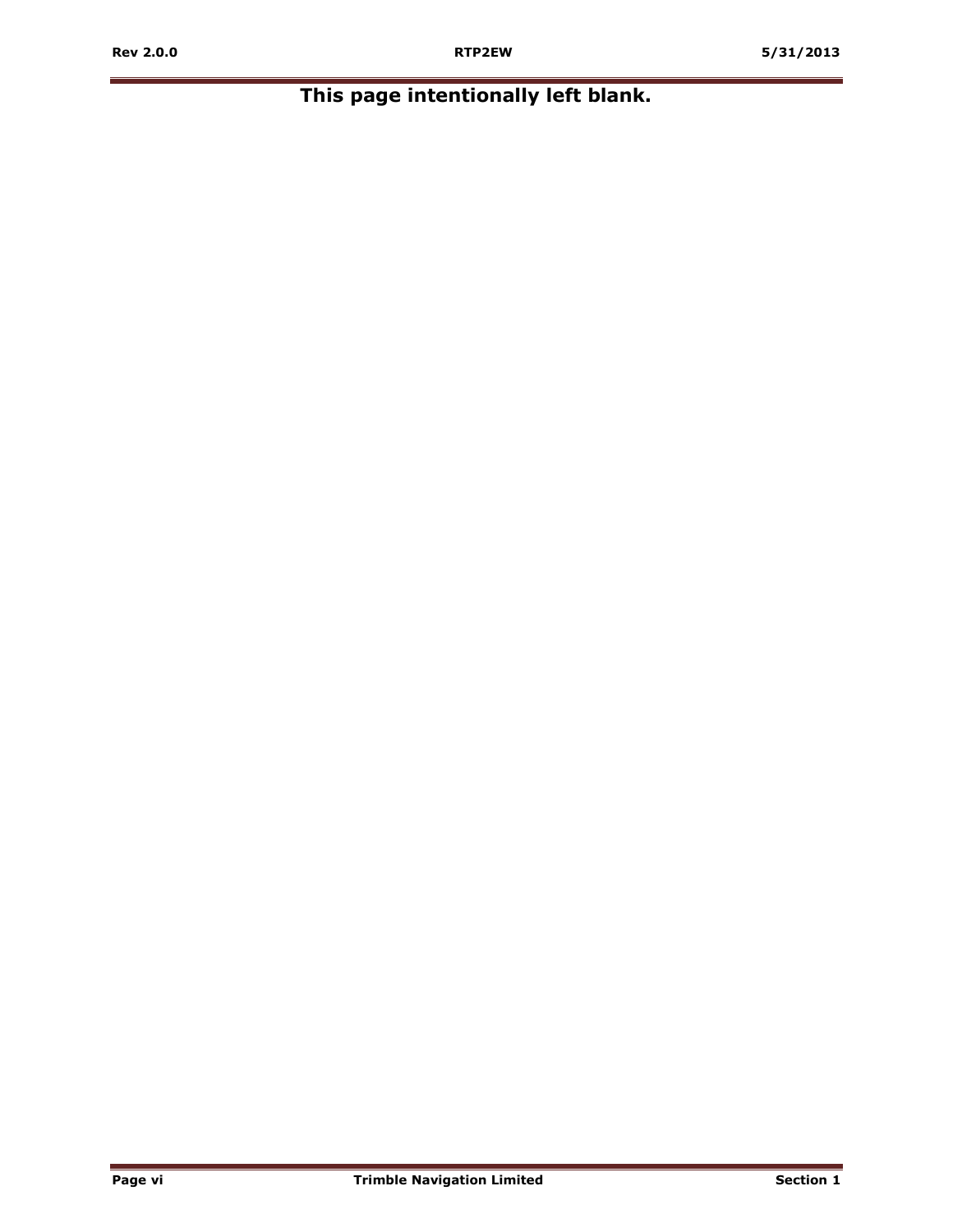

## <span id="page-6-0"></span>**1 General Description**

RTP2EW (formerly known as REFTEK2EW) is an Earthworm module that is a client of RTPD, the REF TEK data server. It gets PASSCAL-format data from RTPD using the RTPD client protocol. The RTP2EW module is a classic "data source" Earthworm module, in that it:

- Has a "dot d" configuration file that follows the normal Earthworm syntax of configuration files,
- Connects to an Earthworm shared memory ring,
- Beats an alive heartbeat message,
- Sends status messages,
- Responds to Earthworm termination requests and
- Writes its data to an Earthworm ring in Tracebuf2 format.

RTP2EW requires a proper Earthworm configuration already running (outside the scope of this document).

Communication between a REF TEK data logger (Data Acquisition System - DAS) and the server machine is done via the REF TEK Protocol (RTP). RTP is designed to provide full-duplex, packet-oriented transport over UDP. RTPD is available for Windows, Linux, Mac OS X and Solaris. Refer to instructions provided by REF TEK for using RPTD on each platform.

RTP2EW is available for Windows, Linux, Mac OS X and Solaris.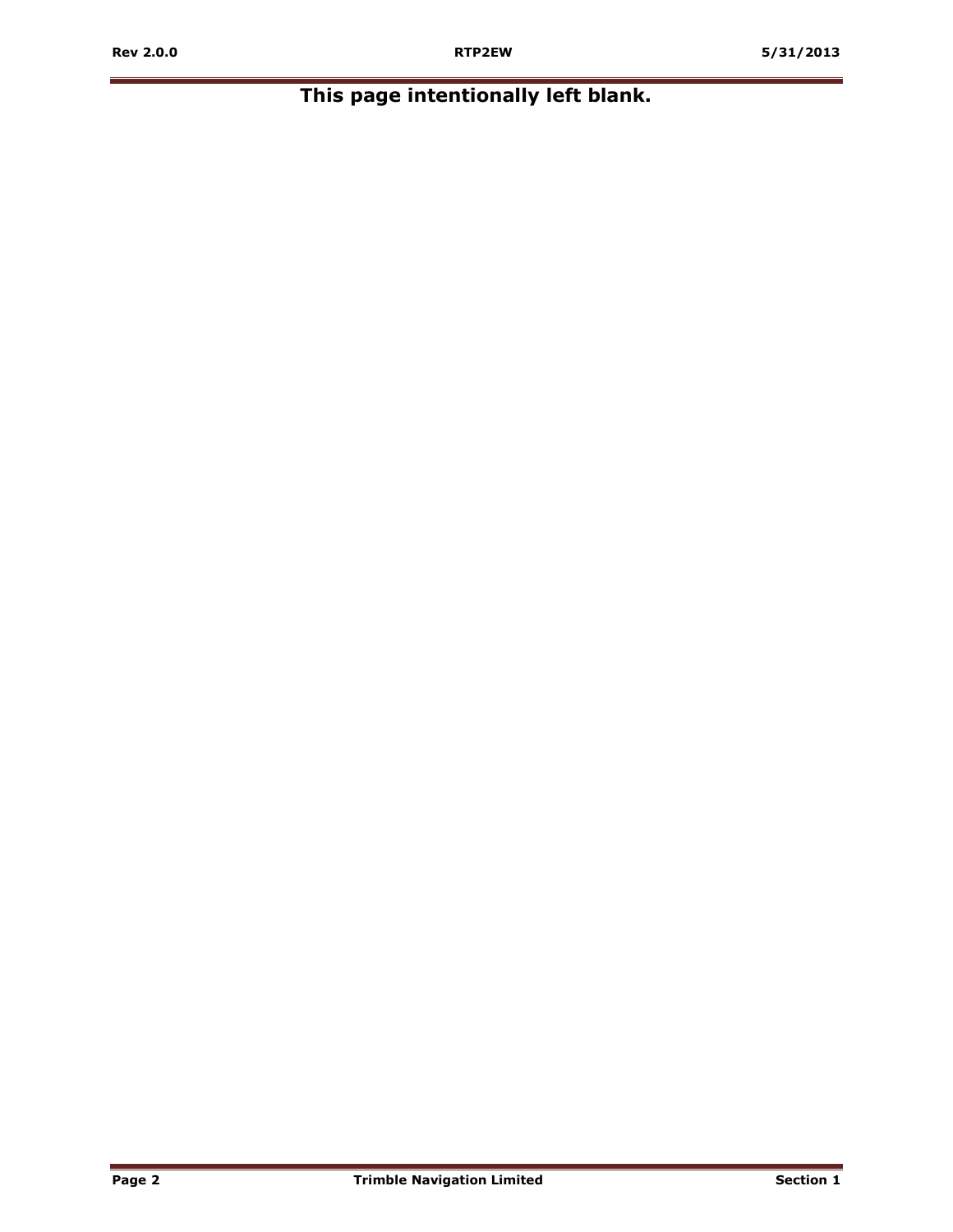

# <span id="page-8-0"></span>**2 RTP2EW Configuration**

To run RTP2EW in Earthworm, add the RTP2EW process to the startstop configuration file specified for the OS being used. (Note that every Earthworm module accepts the dot d file as the first and usually only argument in the command line; e.g. "rtp2ew rtp2ew.d" is how you set up the Process line in the **startstop** file). Then edit the **rtp2ew.d** file (refer to an example file below) to specify the two ring Ids to write its data to; *WaveRing* for Tracebuf2 packets and *RawRing* for the raw REF TEK PASSCAL packets. The PASSCAL packets can be used for debugging or archiving purposes within Earthworm, but there are no standard modules that use these packets as is. Edit the *MyModuleId* parameter to reflect the MOD\_RTP2EW module Id, that should also be set in the *earthworm.d* parameter file. Then edit the *Server* parameter to reflect the IP and port of the RTPD server, and finally edit the **reftek.scnl** file to specify the DAS/stream/channel mapping to SCNL (Station Channel Network Location) names for identifying the Tracebuf2 packets (see example **reftek.scnl** file below).

If you monitor your Earthworm modules using statmgr, then set the **rtp2ew.desc** file as described in the example below and add this to the statmgr.d list of modules to monitor.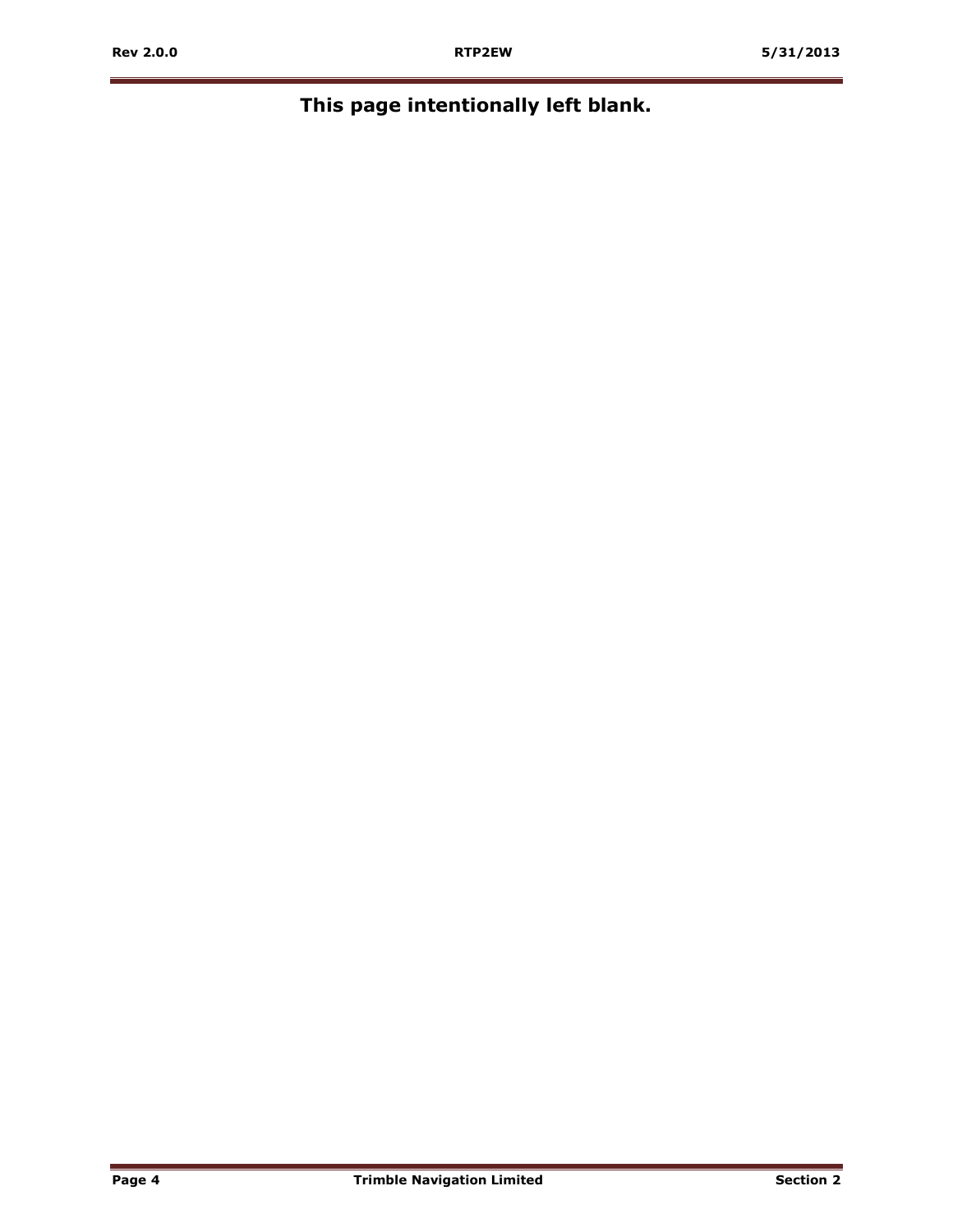

## <span id="page-10-0"></span>**3 Basic Earthworm Setup**

### <span id="page-10-1"></span>**3.1 Example rtp2ew.d Configuration File**

An example rtp2ew.d file is shown below (comments are denoted by a # symbol before the comment):

| MyModuleId           | MOD RTP2EW |  |  | # module id for this process        |  |
|----------------------|------------|--|--|-------------------------------------|--|
| WaveRing             | WAVE RING  |  |  | # output ring for TRACEBUF messages |  |
| RawRing              | RAW RING   |  |  | # output ring for REFTEK messages   |  |
| HeartBeatInterval 30 |            |  |  | # seconds between heartbeats        |  |

At least one WaveRing and RtpRing must be defined.

If you have selected a WaveRing to output TRACEBUF2 messages, then it is necessary to define a mapping between the digitizer, stream, channel information that is contained in each packet to the station, channel, net, and pin number that is required by the TRACEBUF2 messages. There is no standard way to do this in vanilla Earthworm, therefore import\_rtp defines yet another parameter file. If you don't specify this file, then import\_rtp issues a warning message on startup and then generates its own names. Station name is the unit id, and channel name is built up from the stream and channel values in the DT header (stream:chan), the network name is set to "RT", and the pin number is set to -1.

SCNLFile reftek.scnl

Give the fully qualified host name, or the IP address of the server in the usual decimal dot notation, followed by the port number for the RTP service. If you are running this on the same computer as the RTP server, then specify "localhost" as the host name.

Server localhost 7000

The API allows you to request data from a single, specific, DAS or from all DAS(es). There is no provision in the API for requesting data from a subset of the available digitizers. If you want data from a single DAS, give its unit id here, otherwise enter 0 to select all digitizers.

DASid 0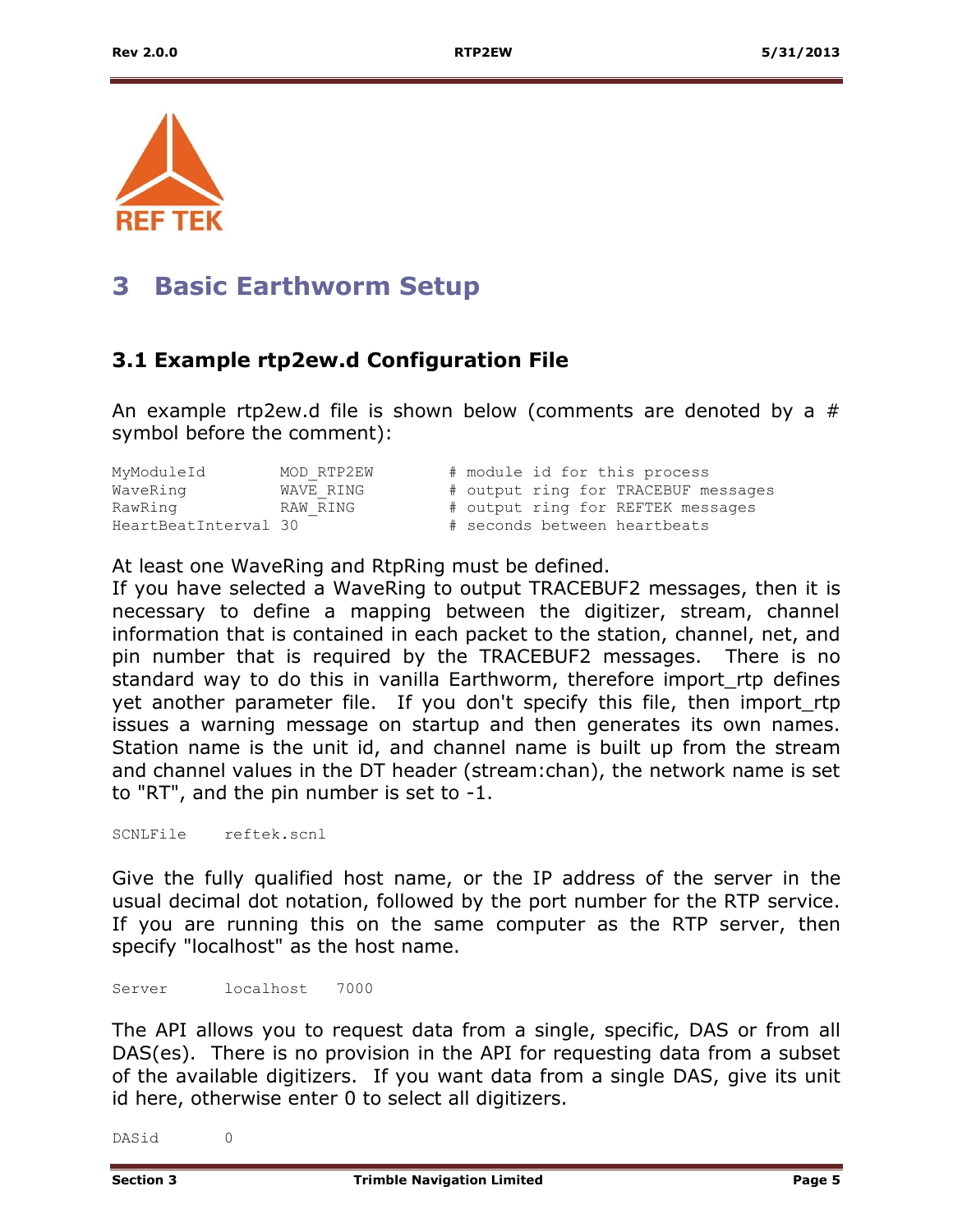You may filter the input based on packet type. The following types are supported: AD CD DS DT EH ET OM SC SH. List the ones you want, or enter ALL for all available.

PktMask ET DT SC

You may filter the DT packets based on stream. List the stream id's you want to see. The stream codes here are the one-based values that are used by people, not the zero-based values that are in the headers.

#### **PLEASE READ THIS SECTION BEFORE SETTING SENDUNKNOWNCHAN**

The program has two modes of operation:

- **1.** Track only the data for channels listed in the SCNLFile
- **2.** Track all channels for which data is received.

Under mode 1, memory will be allocated to track the channels when the SCNL file is read. Once the channel list is read from the file, no further data allocation, or list sorting will be done, but data from all channels that are **NOT IN THE SCNL LIST**, will be dropped. Under mode 2, memory will be allocated to track any channels that are encountered by the module. Each time a new channel is encountered, it will be added to the list, and the list will be resorted. Channel list allocation is done in blocks, and it is possible that if a new channel was added to the input stream while the program was running, that it could require the program to:

- o Allocate a new large block of memory
- o Copy the list from one memory block to another
- o Free an old block of memory
- o Resort the list

all before any other packets could be processed. This would probably not be the end of the world, but does add another degree of volatility to the program. Mode 1 essentially requires the operator to predefine all of the desired channels in the SCNLList, but is very stable. Mode 2 is more flexible, but has more volatility.

#### SendUnknownChan 0

Set TimeJumpTolerance to the amount of clock slop to allow between the timestamps of data coming in, and the system clock of the machine on which this program runs. Time slop only applies to the amount that the system clock is behind the data time. tNow < tData

Default: TimeJumpTolerance 86400 sec (one day).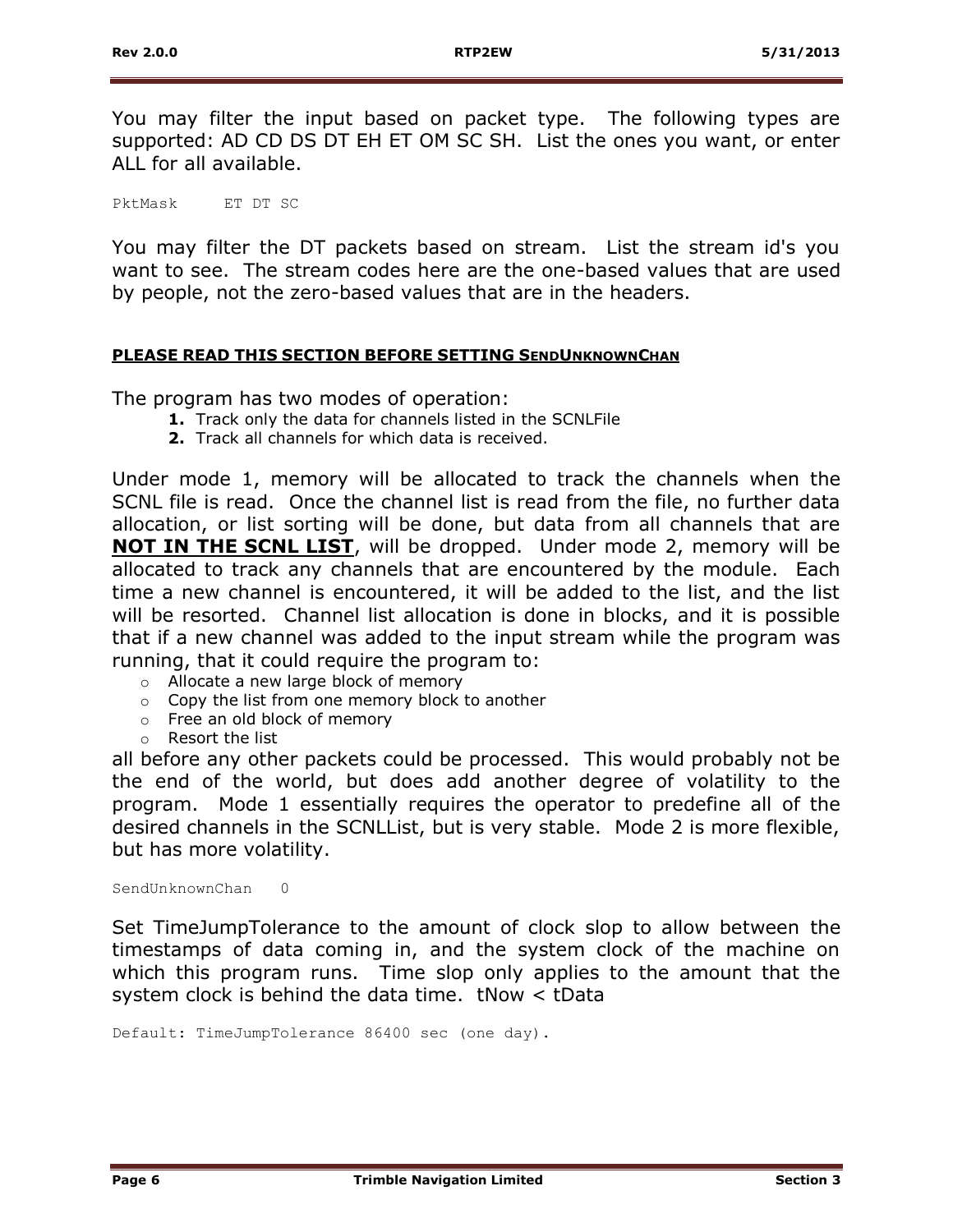The program will not write data packets whose timestamps are greater than tNow + TimeJumpTolerance (seconds)

TimeJumpTolerance 86400

DropPacketsOutOfOrder

Set a flag to control whether out-of-chronological-order packets will be ignored or not. Standard Earthworm modules may misbehave if they see out-of-order data (especially wave serverV). Winston waveserver can handle out-of-order data.

```
Default: DropPacketsOutOfOrder 1
DropPacketsOutOfOrder 1
```
Set a flag to control whether packets with decompression errors will be dropped (not sent).

```
Default: DropPacketsWithDecompressionErrors 1
DropPacketsWithDecompressionErrors 1
```
#### <span id="page-12-0"></span>**3.2 Acceptable Sample Rates**

The program will attempt to determine the nominal sample rate for each channel. The channel rate will only be set if it matches a valid sample rate as specified in the config file. So if rpt2ew starts up, and the first 3 packets it sees from a channel have respective rates of 125.0, 40.0, 40.0 it will set the sample rate to 40.0.

```
Default: AcceptableSampleRates 40.0 80.0 100.0 200.0
AcceptableSampleRates 40 80 100 200 250 500
```
#### **SendTimeTearPackets** 1

Default: SendTimeTearPackets 1 SendTimeTearPackets 1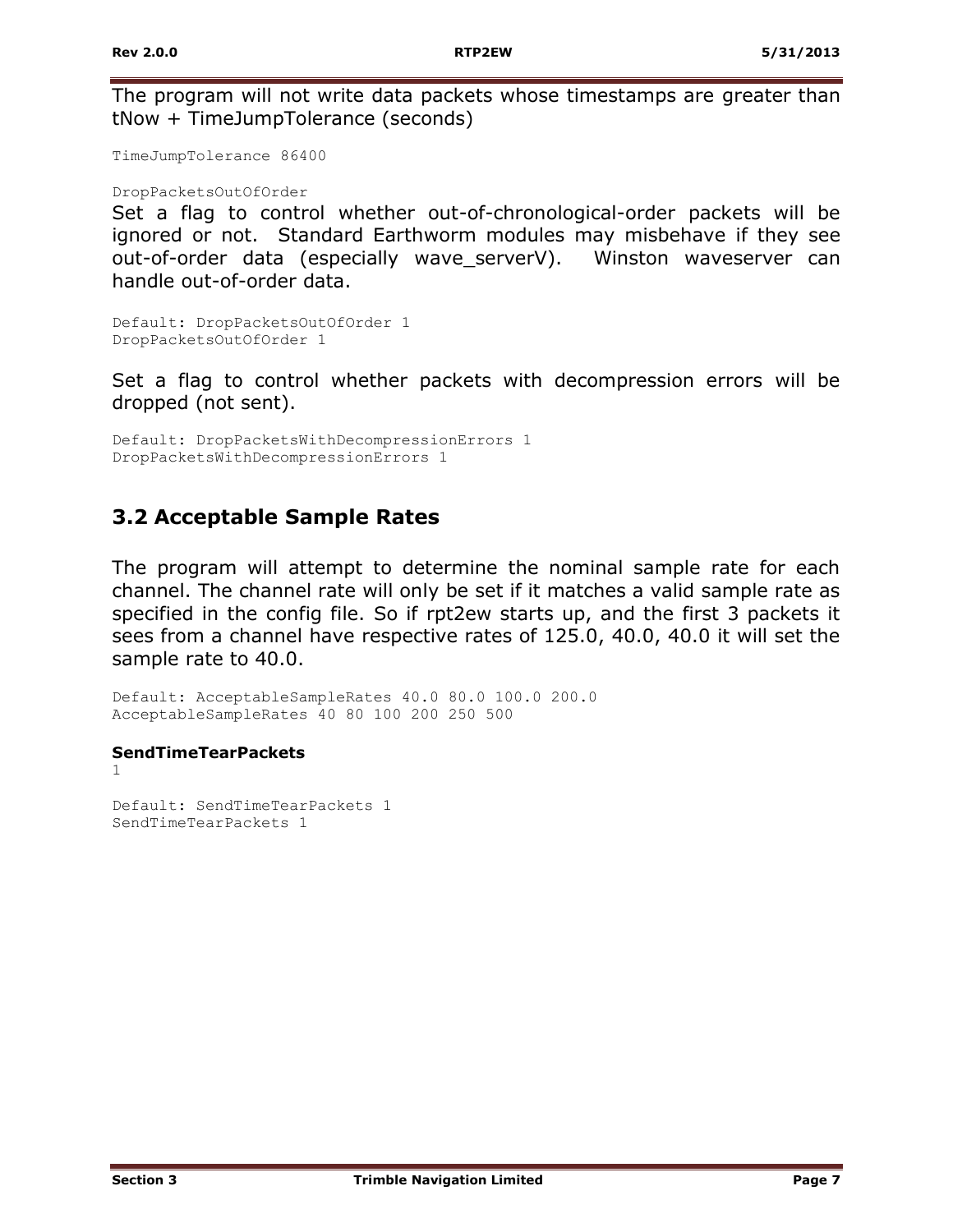#### <span id="page-13-0"></span>**3.3 Example of rtp2ew.desc Descriptor File**

modName rtp2ew modId MOD\_RTP2EW instId INST\_MENLO

tsec: 60 page: 0 mail: 10

Uncomment the "restartMe" line to enable automatic restart of this process by statmgr/startstop. statmgr will issue a TYPE\_RESTART message for this process id if it declares the patient dead

err: 1 nerr: 1 tsec: 0 page: 0 mail: 20 text: "RTP server OK." err: 2 nerr: 1 tsec: 0 page: 0 mail: 20 text: "RTP server not responding." err: 3 nerr: 1 tsec: 0 page: 0 mail: 20 text: "no data from RTP server."

### <span id="page-13-1"></span>**3.4 An example reftek.scnl file**

This file defines the mapping between the unit, stream, and channel entries which are in the DT packet headers and the station, channel, net, location, pin number parameters which are required by the TracePacket format. This file is referred to by the **rtp2ew.d** file by the SCNLFile argument.

**Note**: Stream number here is the one-based value that is used by people, not the zero-based value that is actually in the headers. The format of the reftek.scnl file is shown below in a table for clarity, but any white space characters should be used between each field.

| <b>DAS</b> |        |                | <b>Trace Packet</b> |      |            |                |       |              |  |
|------------|--------|----------------|---------------------|------|------------|----------------|-------|--------------|--|
| #Unit ID   | Stream | Chan           | Station             | Chan | <b>Net</b> | LOC.           | Pinno | Samp<br>Rate |  |
| A902       |        |                | PS1                 | EHZ  | XR         | 0 <sup>0</sup> |       | 100          |  |
| A902       |        | $\overline{ }$ | PS1                 | EHN  | XR         | 0 <sup>0</sup> | 00    | 100          |  |
| A902       |        | r              | PS1                 | EHE  | XR         | 0 <sup>0</sup> |       | 100          |  |